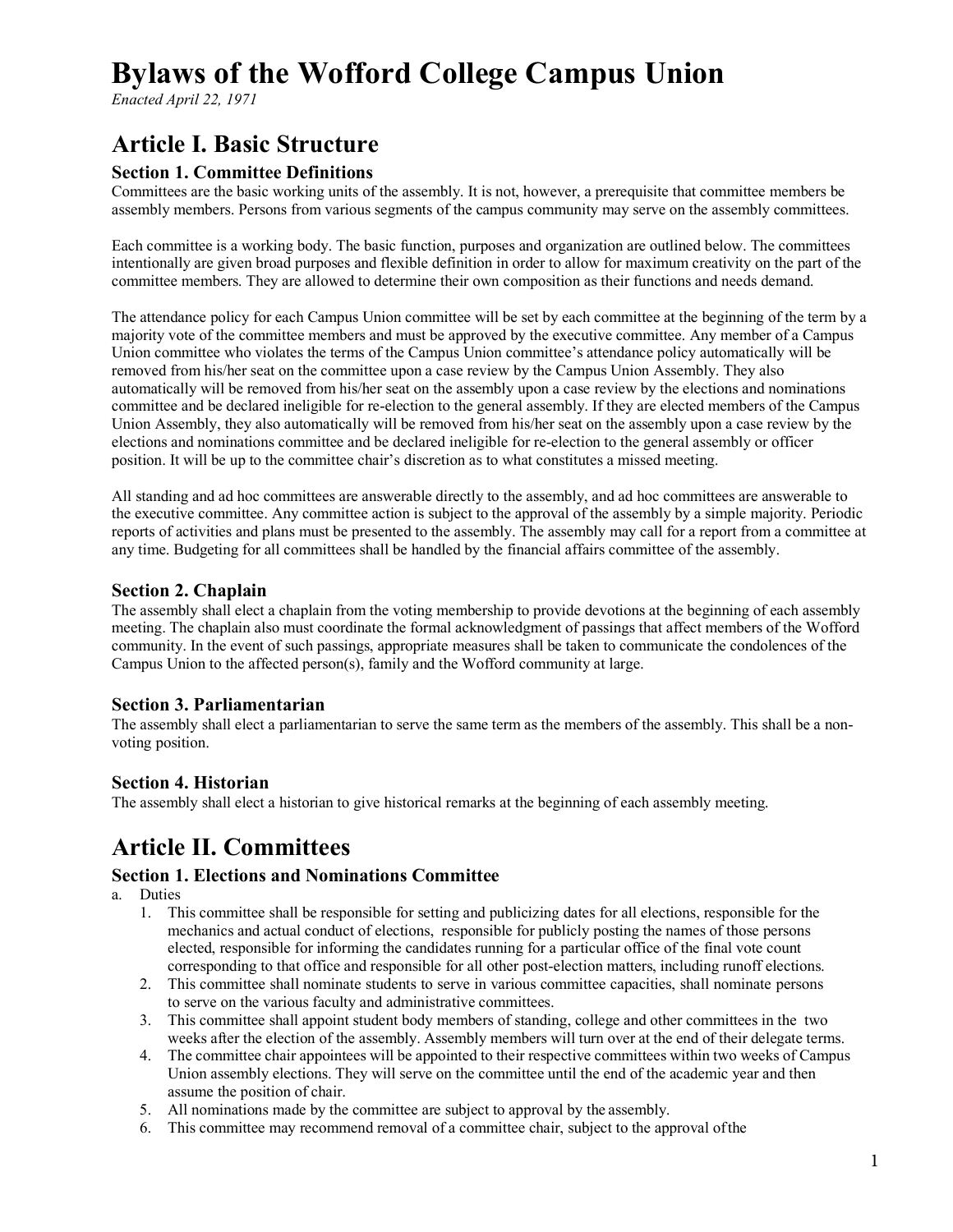- 7. assembly.
- 8. The advocates shall be appointed by the Judicial Commission and subject to approval by the assembly.
- 9. The vice president shall report all proceedings of this committee to the assembly.
- 10. Elections for senior class officers shall be held in conjunction with Campus Union delegate elections in the spring semester.
- 11. Membership
- 12. Chair: President of the Campus Union
- 13. Vice president of the Campus Union
- 14. Secretary of the Campus Union
- 15. Treasurer of the Campus Union
- 16. One sophomore, one junior and one senior assembly member nominated and elected by the assembly as a whole. The size of this committee is not flexible and must be as specified above.

#### **Section 2. Executive Committee**

- a. Duties
	- 1. This committee shall provide a forum whereby the needs of the Campus Union Assembly may be examined in detail and where such actions as may be necessary can be undertaken.
	- 2. This committee shall have the power to provide an accessible forum where legislation pertinent to the constitution, bylaws and rules of the Campus Union Assembly may be discussed and reviewed in detail.
	- 3. Membership
	- 4. The chair of this committee shall be the vice president of the Campus Union.
	- 5. Membership shall consist of all chairmen of the standing committees as appointed by the elections and nominations committee.
	- 6. Ad hoc committee chairmen will be considered members of this committee and their attendance is expected.
	- 7. The executive committee shall meet regularly at a time specified by the committee or the chair.
	- 8. The attendance records of the executive committee members will be used as a basis for the elections and nominations committee's appointments the following year.

#### **Section 3. The Wofford Activities Council**

- a. Duties
	- 1. This committee shall provide social programs for the entire college community.
	- 2. This committee shall be responsible for hiring artists, promotion, publicity marketing, ticket sales, security and meeting all contract requirements of the artists.
	- 3. The committee should coordinate closely with Wofford College and community calendar of events in planning programs.
	- 4. This committee shall work specifically with the campus life and student development staff in executing its plans for Homecoming and Spring Weekend.
	- b. Membership
	- 1. The chair shall be appointed by the Elections and Nominations Committee. A campus-wide application process will take place prior to appointment by the Elections and Nominations Committee. Assembly membership is not a prerequisite for this position.
	- 2. Assembly members shall be appointed to the Wofford Activities Council by the Elections and Nominations Committee.
	- 3. No less than eight other students outside the assembly shall be appointed.
	- 4. At least one fraternity member and one sorority member, as well as members from other chartered organizations, shall be appointed.
	- 5. The director of campus life and student activities shall serve as a non-voting member of this committee.
	- 6. This committee shall have the power to regulate its size and composition as it seesfit.

#### **Section 4. Campus Relations Committee**

- a. Duties
	- 1. This committee shall work through all available media and a person designated by the senior director of public relations and communications in the Office of Marketing and Communications to ensure that proper news coverage is given to both organizational and individual activities. This committee shall maintain good public relations between the Wofford College community and the local community.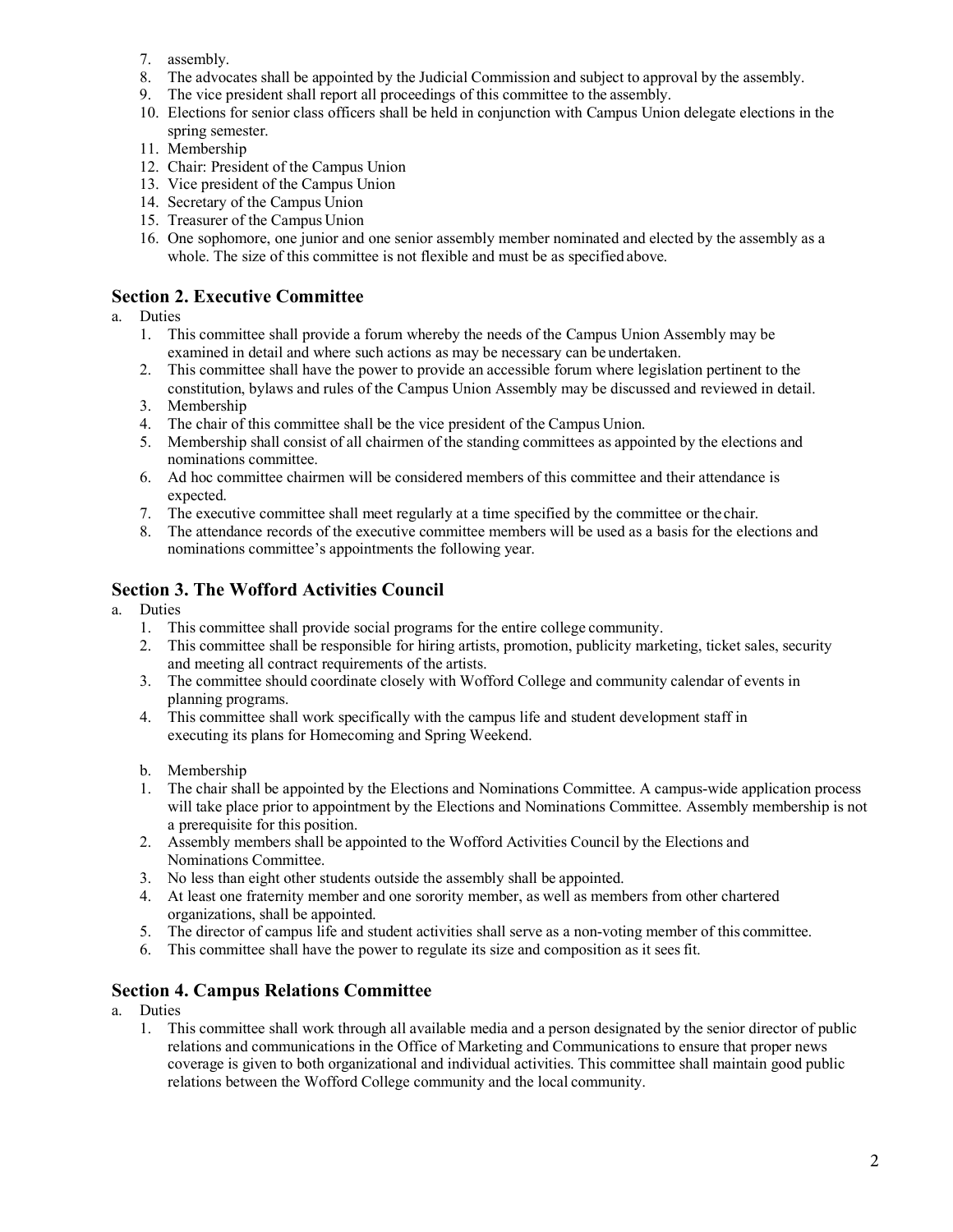This committee shall collect, coordinate and report all dates of events sponsored by any group ofthe Wofford campus and also all dates of interest to members of the Wofford College community of events in the Spartanburg area.

- 2. This committee shall coordinate the activities of the Presidential Advisory Council, which meets monthly with the president of the college to discuss campus issues.
- 3. This committee shall organize presidential dinners in conjunction with food service.
- 4. This committee shall publicize vacancies of the Campus Union Assembly and dates of elections to fill those vacancies.
- b. Membership
	- 1. The chair shall be appointed by the Elections and Nominations Committee. Assembly membership is not a prerequisite for this position. A campus-wide application process will take place prior to appointment by the elections and nominations committee.
	- 2. Assembly members shall be appointed to the campus relations committee by the Elections and Nominations Committee.

#### **Section 5. The Facility Affairs Committee**

- a. Duties
	- 1. This committee shall act as an agency responsible for hearing and expressing student grievances and suggestions in areas such as food services, physical plant, campus development and maintenance services.
	- 2. It shall work specifically with the associate vice president for facilities and capital improvements to resolve problems that may arise under its jurisdiction.
- b. Membership
	- 1. The chair shall be appointed by the Elections and Nominations Committee. A co-chair will be selected by the facility affairs committee. Suggestions for this position may be made by the Elections and Nominations Committee. Assembly membership is not a prerequisite for this position. A campus-wide application process shall take place prior to appointment by the Elections and Nominations Committee.
	- 2. Assembly members shall be appointed to the Facility Affairs Committee by the Elections and Nominations Committee.
	- 3. This committee shall have the power to regulate its size and composition as it seesfit.

#### **Section 6. The Financial Affairs Committee**

- a. Duties
	- 1. This committee shall compile and submit a proposed Campus Union budget each year for approval by the assembly and, then, to the college budget committee for its approval.
	- 2. Vouchers for Campus Union funds shall require the signature of the treasurer or the president of the Campus Union and the dean of students.
	- 3. A standing committee must submit an itemized budget for approval from this committee. It then shall be brought before the Campus Union Assembly for approval.
- b. Membership
	- 1. The chair is the treasurer of the Campus Union.
	- 2. Assembly members shall be appointed to the Financial Affairs Committee by the Elections and Nominations Committee.
	- 3. Two students not in the assembly shall be nominated by the Elections and NominationsCommittee.
	- 4. The elections and nominations committee should be careful to select committee members who have interest in and knowledge of organizational budgeting. The organization of this committee shall not be flexible and shall be as specified.

#### **Section 7. Wofford Live**

- a. Duties
	- 1. This committee shall serve as the concert-planning committee of Wofford College.
	- 2. This committee shall receive and consider requests for the allocation of finances from both individuals and organizations to fund fun events on Wofford College campus.
	- 3. This committee shall make a conscious effort to fund a wide variety of events and to appeal to the diverse social needs of the student body.
	- 4. This committee shall operate according to the guidelines adopted by the Wofford LiveCommittee.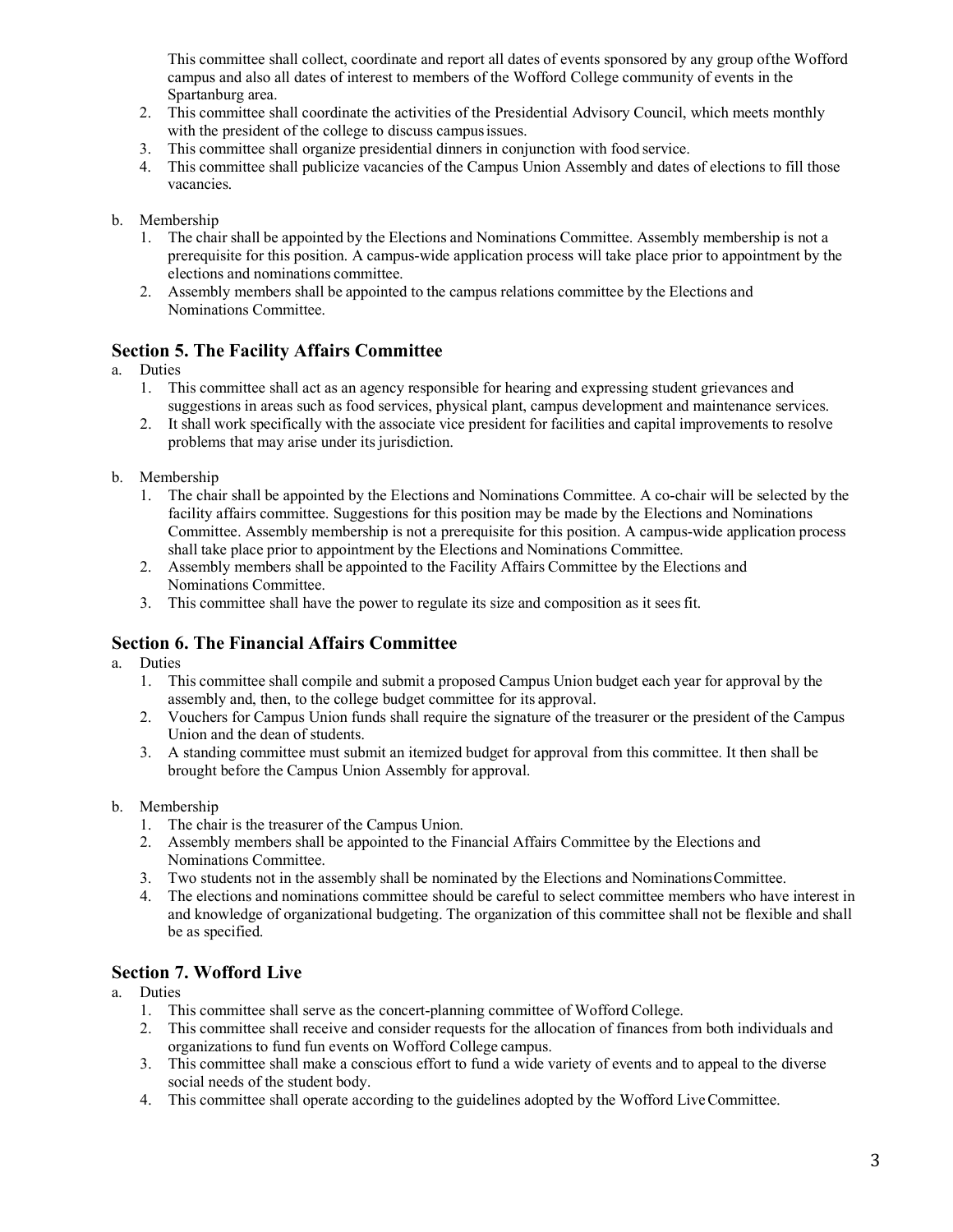#### b. Membership

- 1. The chair shall be appointed by the Elections and Nominations Committee. Assembly membership is not a prerequisite for this position. A campus-wide application process shall take place prior to appointment by the Elections and Nominations Committee.
- 2. An open application process will encourage the general student body to applyfor committee positions.
- 3. Assembly members shall be appointed to the Wofford Live Committee by the Electionsand Nominations Committee.
- 4. The committee shall have the power to regulate its size and composition, although the number of members shall be no more than 12.
- 5. Members should represent both the Greek and non-Greek communities.
- 6. The adviser from the student affairs staff will be selected by the dean of students, the president of the student body and the chair of the Wofford Live Committee with the consent of the Elections and Nominations Committee.

#### c. Operations

- 1. The budget shall be apportioned to allocations for student-planned activities and funding for concert events.
- 2. The committee shall encourage students and organizations to propose and plan their ownevents.
- 3. All proposals for student-planned Wofford Live events shall be voted on formally by the Campus Union Assembly after approval by the Wofford Live chair and adviser.
- 4. The Campus Union Assembly shall deliberate over Wofford Live proposals using the same practices as other orders of the Campus Union.
- 5. The committee shall take student input gathered through surveys and student feedback into consideration when planning its events.
- 6. The budget shall be maintained by the chair and made available to the committee and the Campus Union Assembly.

#### **Section 8. The Wofford Athletics and Recreation Committee**

- a. Duties
	- 1. This committee shall promote and encourage greater attendance, spirit and support of all Wofford athletics programs.
	- 2. This committee shall work to make Wofford sporting events a routine part of the average student's weekly schedule.
	- 3. This committee shall work to advise the other athletics support groups and departments oncampus.
	- 4. This committee shall work to help integrate student-athletes into other aspects of Wofford campus life.
	- 5. This committee shall work specifically with the director of intramurals, campus recreation and club sports to promote programs and services.
	- 6. The chair shall be appointed by the Elections and Nominations Committee. Assembly membership is not a prerequisite for this position. A campus-wide application process shall take place prior to appointment by the Elections and Nominations Committee.
	- 7. Assembly members shall be appointed to the Facility Affairs Committee by the Elections and Nominations Committee.
	- 8. The committee shall have the power to regulate its size and composition.

#### **Section 9. The Wellness and Safety Committee**

a. Duties

- 1. The committee shall encourage and promote awareness of Department of Campus Safety and Wellness Center initiatives, programs and services, as well as expand and share the responsibility of promoting and sustaining a healthy and crime free community.
- 2. This committee shall meet and work regularly with faculty, Department of Campus Safety and the Wellness Center to promote programs and services to the student body.
- 3. The committee shall create a schedule of programs at the beginning of each semester that is flexible to change.
- 4. This committee shall compile and submit an itemized budget each year for approval by the Financial Affairs Committee.

#### b. Membership

- 1. The chair shall be appointed by the Elections and Nominations Committee. Assembly membership is not a prerequisite for this position.
- 2. Up to two assembly members shall be appointed to the committee by the Elections and Nominations Committee.
- 3. A campus-wide application process, accepting the most qualified students, shall take place each semester. Committee members have the option of unlimited reelection.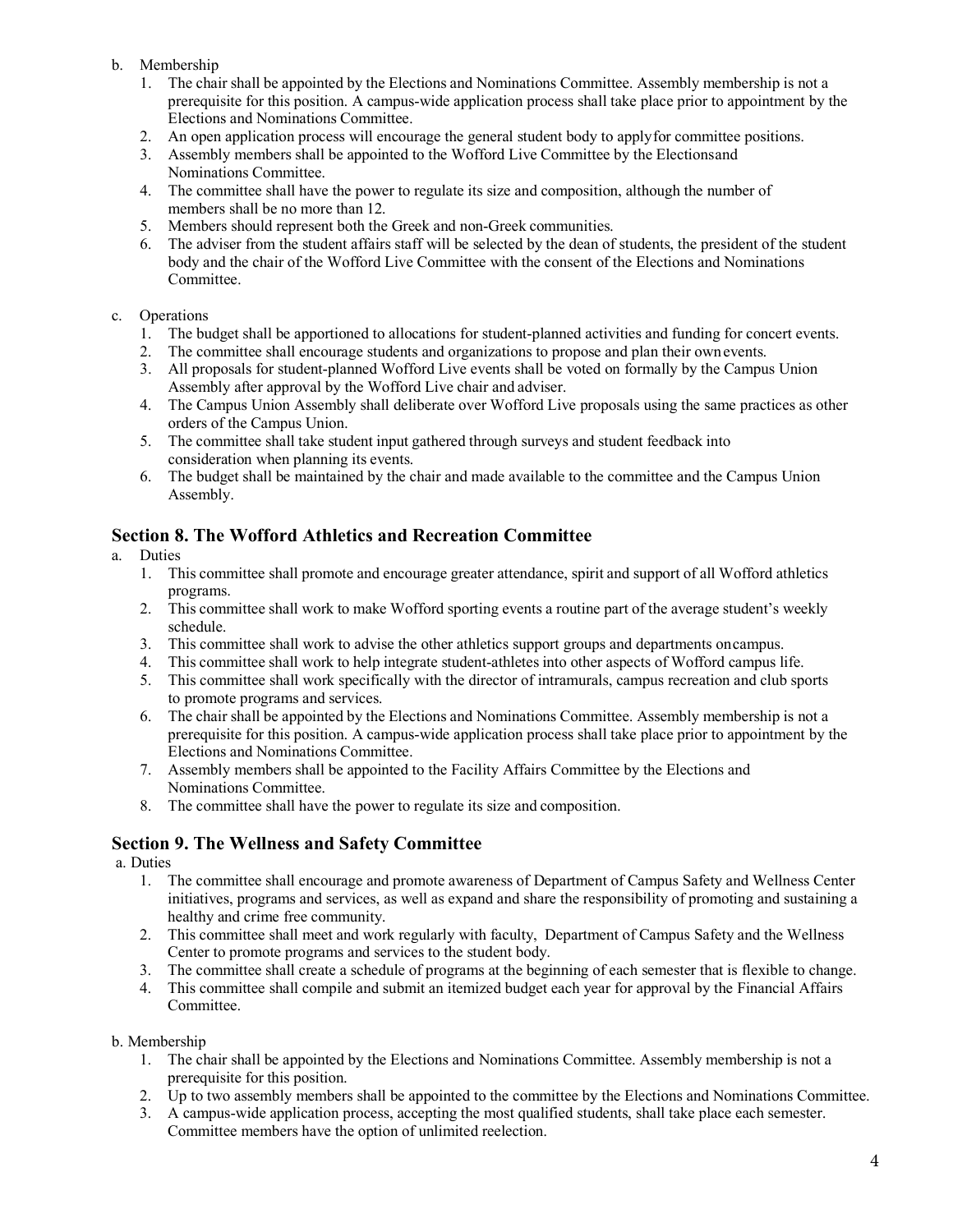- 4. The committee shall actively seek members that represent the following groups and/or organizations (understanding numbers will fluctuate each school year):
	- One student-athlete (current member of Student Athletic Advisory Council)
	- One resident assistant (current members of RALT)
	- One member of the Army ROTC
	- Three members of Fraternity and Sorority Life (a current member of IFC, NPHC, and Panhellenic)

### **Article III. Ad Hoc Committees**

#### **Section 1. Purpose of Ad Hoc Committees**

- a. The purpose of an ad hoc committee is to study a specific issue or administer a project that does not fall within the jurisdiction of any standing committee.
- b. By definition, ad hoc committees should serve for a limited period of time and then be dissolved.

#### **Section 2. Creation of Ad Hoc Committees**

- a. The Campus Union Assembly may create ad hoc committees by majority vote.
- b. The president of the Campus Union shall appoint the chairs and the members of the ad hoccommittees.

#### **Section 3. Terms of Ad Hoc Committees**

- a. The resolution creating an ad hoc committee must state the purpose and goals of the committee.
- b. The resolution must set a deadline, which shall not be more than a year in the future, for completion of the ad hoc committee's work.
- c. The ad hoc committee may petition the assembly for an extension of its deadline; however, the committee must justify its request for an extension.
- d. The ad hoc committee must take periodic reports on its progress to the assembly, and the assembly may dissolve the committee if it becomes inactive.

#### **Article IV. Code of Conduct**

#### **Section 1. Current Members**

Campus Union Assembly members will be required to sign a honor pledge during each term of office where they will pledge to report any violations listed below that they commit. Any Campus Union Assembly member will be asked to resign from office if he/she is in **bad standing** with the College or **found responsible** for:

- a. Any offense of the Honor Code of Wofford College by the Honor Council, *and/or*
- b. Any offense of the Code of Student Rights and Responsibilities, such as, but not limited to, one or more Drug Violations (Types 1-6), a Category A: Second Offense Sanction, a Category B: Second Offense Sanction, and/or a Category C: Second Offense Sanction under the Wofford College Alcohol Policy, *and/or*
- c. Violating another institution's policies, outlined under the subsection titled "Conduct of Wofford Students While on Other College Campuses" in the Wofford College Code of Student Rights and Responsibilities, *and/or*
- d. Violating local, state, federal or international laws beyond Wofford's jurisdiction. These violations include, but are not limited to, Class A-F Felony charges outlined in Section 16-1-90 of the South Carolina Code of Laws. Misdemeanor charges should only be addressed in repeated or extreme cases.

Any member that is **found responsible** for one or more of the violations above during his/her term of office will be asked to resign. The member will be ineligible to run for future elections unless he/she appeals to the Elections and Nominations Committee under the advisement of the Dean of Students. These appeals will decide on a case by case basis an individual's eligibility to run for office in the future.

#### **Section 2. Potential Members**

Any non-Assembly student who commits any of the violations outlined in Section 1 of Article IV during his/her time as a student at Wofford is ineligible to run for any Campus Union election unless he/she appeals to the Elections and Nominations Committee under the advisement of the Dean of Students. These appeals will be decided on a case by case basis.

#### **Section 3. Reporting**

Any violations outlined in Section 1 of Article IV should be self-reported by the member himself/herself. If the infractions are not self-reported, the appropriate chair will report the infractions, excluding the Honor Council due to FERPA laws.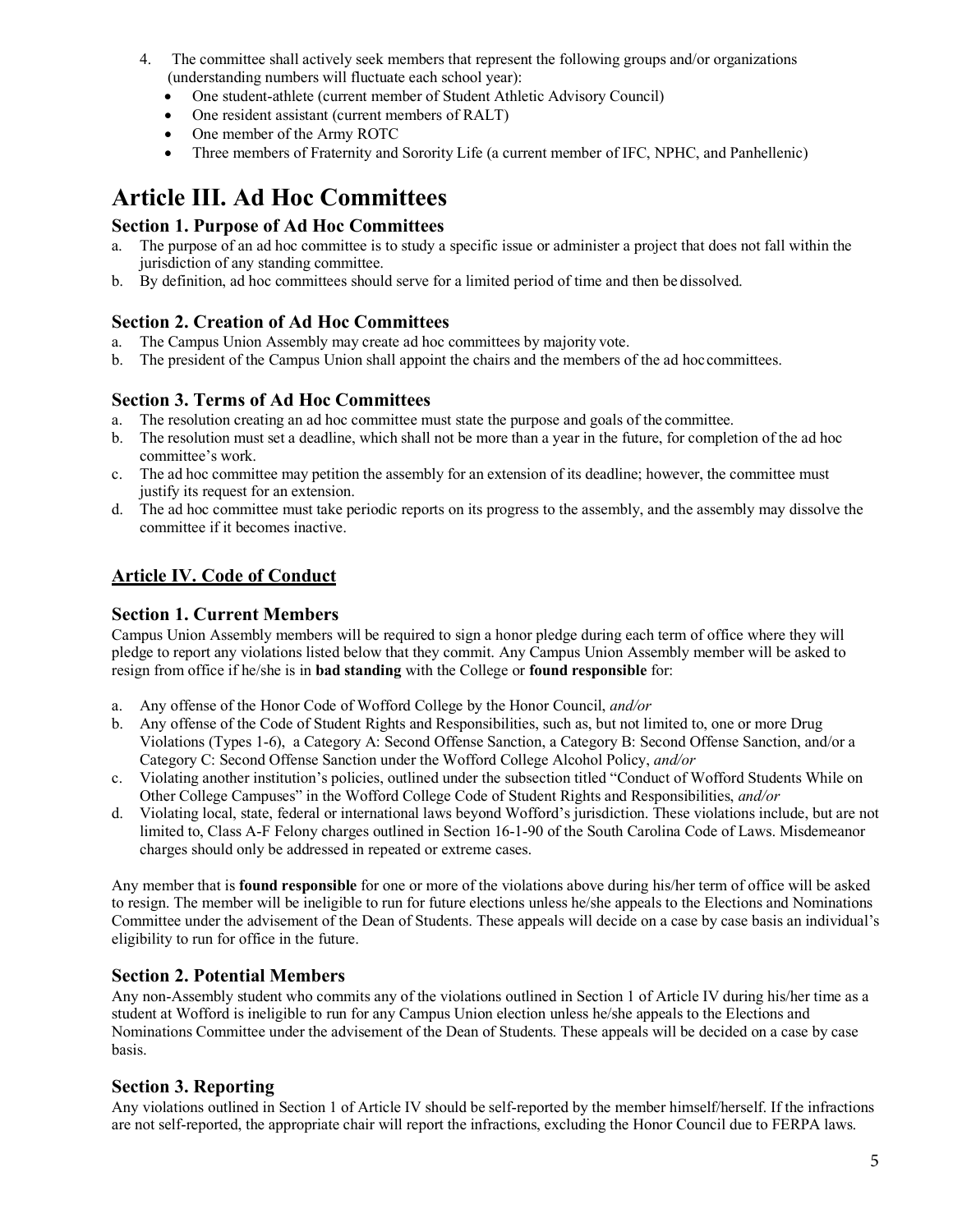The appropriate chair will be present at the appeal hearings for any violation under their category along with the Dean of Students. The Elections and Nominations Committee will serve to investigate the matter, in accordance with Robert's Rules Article XIII Section 75, Trial of Members of Societies.

#### **Section 4. Confidentiality**

Every member of this committee will be required by the Dean of Students to sign a confidentiality agreement which will be submitted to the Provost, the Advisor of the Honor Council, and the Dean of Students. The confidentiality agreement will be produced by the Dean of Students which should align with the ones produced by the College. Any member who violates the confidentiality agreement will be asked to resign from the Assembly.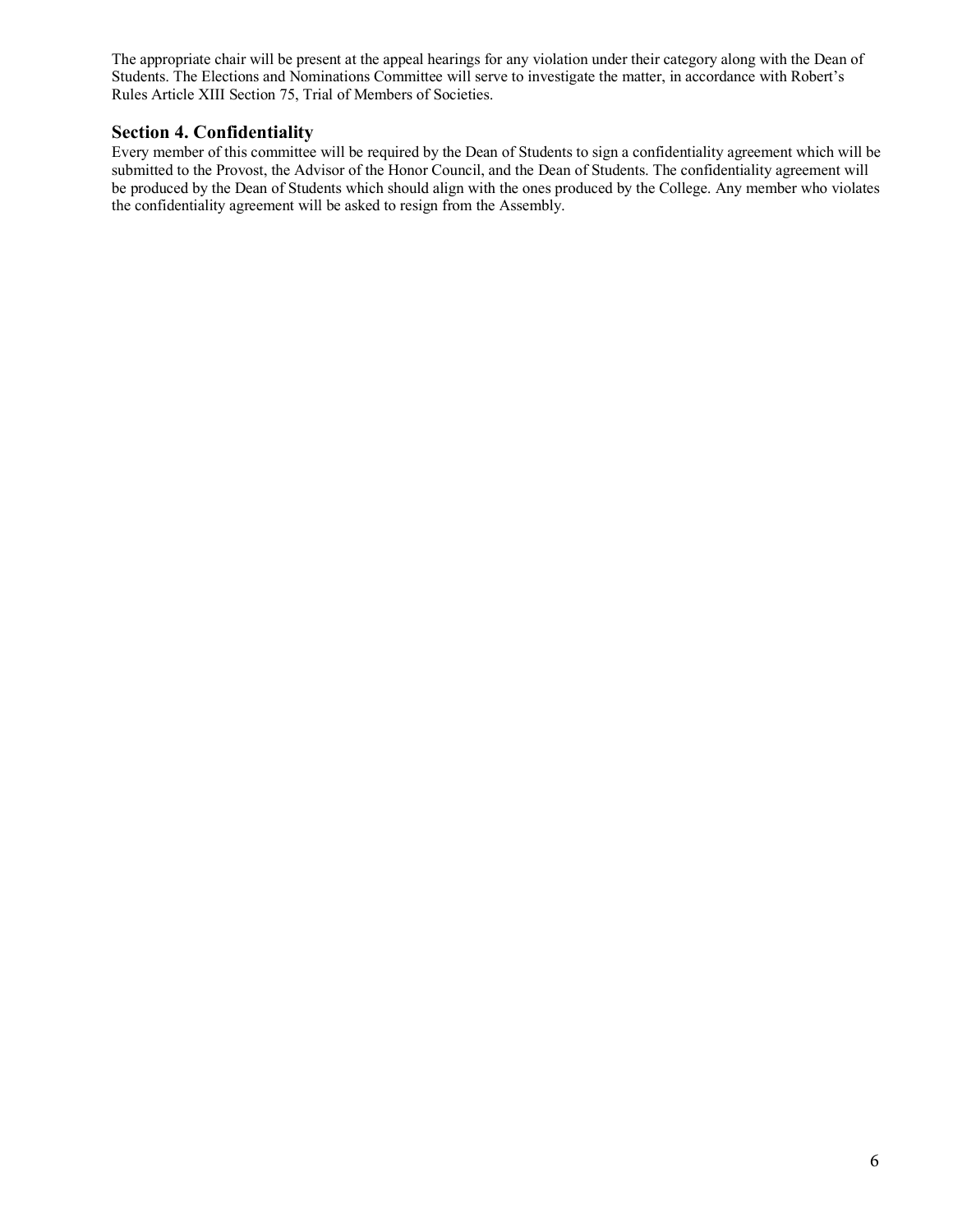# **Constitution of the Wofford College Campus Union**

*Approved May 13, 1980*

*We, the students of Wofford College, united as the Campus Union, convinced that our stake in the future of this college entitles us to a role in its governance, committed to the preservation of the ideals of the college and to the improvement of campus life and resolved to promote the orderly and efficient administration of student activities, to ensure the democratic representation of our interest and opinions and to provide for the means to govern ourselves, do ordain and establish this constitution of the Campus Union of Wofford College.*

## **Article I. The Judicial System**

#### **Section 1. Organization**

The judicial system shall be organized according to the provisions of the Code of Student Rights and Responsibilities.

#### **Section 2. Election of Judicial Commissioners**

- a. The election of the five judicial commissioners shall be held the last week in February.
- b. Any vacancy in an elected commission position occurring before the end of the mid-semester grading period of the fall semester shall be filled by a special election to be held within two weeks of the meeting of the Judicial Commission at which the vacancy is declared.

#### **Section 3. College Advocate**

The attorney general shall be appointed by the Judicial Commission and shall present to the Judicial Commission charges against students accused of violating acts of the assembly and provisions of the Code of Student Rights and Responsibilities.

### **Article II. The Campus Union Assembly**

#### **Section 1. Government of Student Body**

The government of the student body of Wofford College shall be vested in a Campus Union Assembly.

#### **Section 2. Composition of the Assembly**

The membership of the assembly shall include:

- a. The officers of the student body.
- b. Six students from each class, elected by their respective classes.
- c. Eight students elected by the student body at large.
- d. Chairs of standing committees, not elected to the assembly under the above provisions, and one representative each from the Judicial Commission and Honor Council (elected by their own bodies) shall be non-voting members of the assembly.

#### **Section 3. Election of Assembly Members**

- a. Any student enrolled and present at Wofford College, who previously has not been impeached, been recalled or asked to resign from the assembly or is neither a current elected or appointed member of the Judicial Commission nor an appointed member of the Honor Council, shall be eligible for election to the assembly.
- b. Representatives of the rising sophomore, junior and senior classes shall be chosen at an election held two academic weeks preceding the final week of classes of the spring semester. They shall serve on the assembly for a term of one year. No more than one candidate shall be eligible to run for each position.
- c. Representatives of the incoming first-year class shall be chosen at an election to be held during the third week of the fall semester. The delegates elected shall serve until the next Campus Union Assembly election in the following spring semester.
- d. Those candidates receiving the highest number of votes in each category shall be elected. In the event of a tie vote, a runoff election shall be held on the class day following the general election.
- e. Any vacancy in the assembly occurring before the end of the mid-semester grading period of the fall shall be filled by a special election to be held within two weeks of the assembly meeting at which the vacancy is declared. If a vacancy occurs after the mid-semester grading period, then the president, upon unanimous consent, shall be endowed with the power to appoint a member of the student body to fill this position for the rest of the term.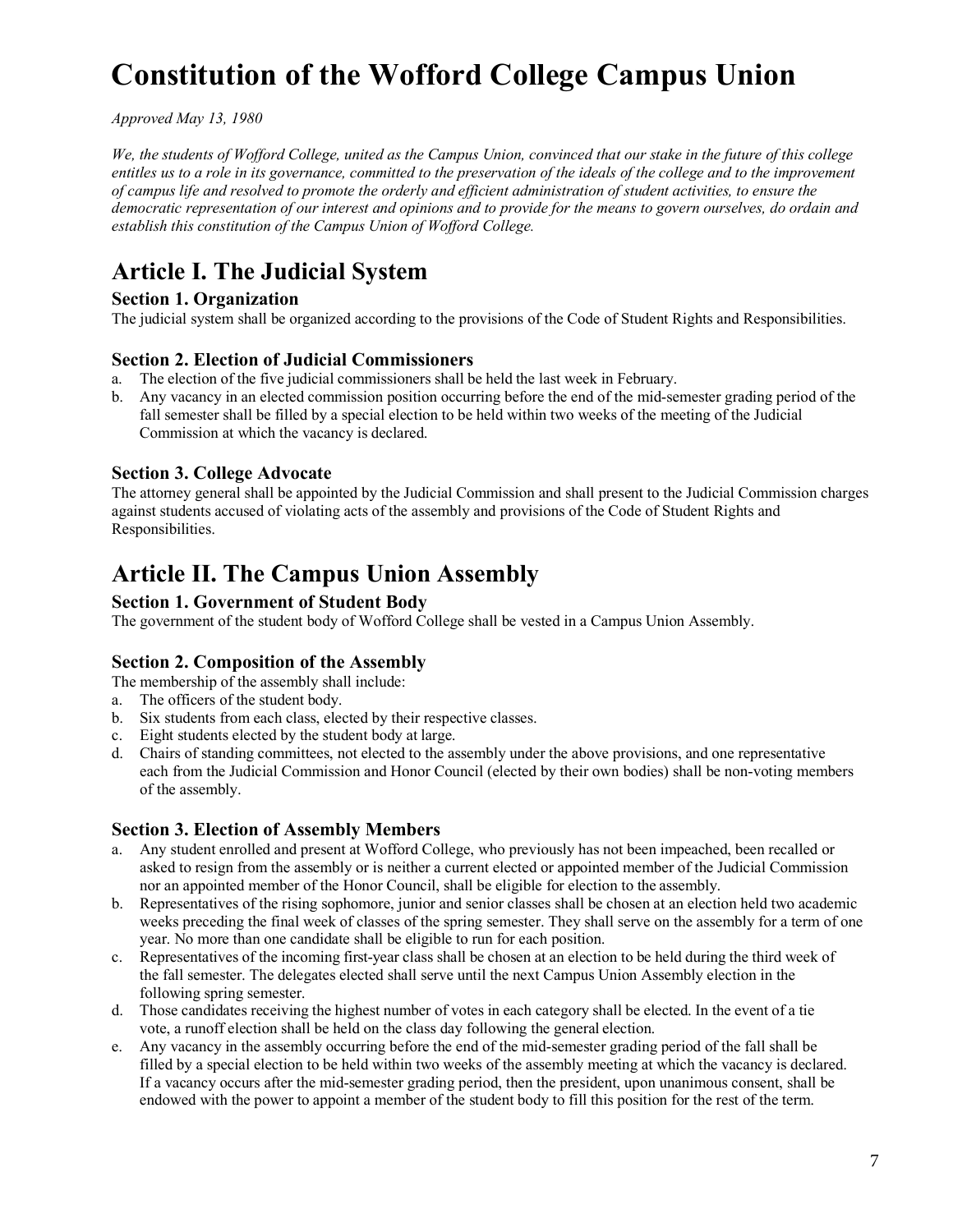#### **Section 4. Oath of Office**

All assembly members shall take and subscribe to the following oath, to be administered by the chair of the Judicial Commission:

*I do solemnly promise that I will to the best of my ability, preserve, defend and enforce the provisions and spirit of the constitution of the Campus Union of Wofford College. I also promise that I will diligently, faithfully and conscientiously perform my duties as a member of the Campus Union Assembly.*

#### **Section 5. Duties and Powers of the Assembly**

- a. The assembly shall determine the rules of its proceedings. Approval, amendments or suspension of the rules shall require the concurrence of three-fourths of the members present and voting.
- b. The assembly shall establish bylaws describing the duties and composition of its standingcommittees.
- c. Approval or amendment of the bylaws shall require the concurrence of two-thirds of the members present and voting. A proposed amendment to the bylaws must be presented in writing to the assembly at the meeting prior to the one at which the vote is taken.
- d. The assembly shall prescribe the time, place and manner of all student body elections.
- e. The assembly shall supervise the expenditure of funds allocated to it by the Wofford Board ofTrustees.
- f. The assembly may enact legislation pertaining to the conduct and activities of students of Wofford College, provided that such legislation is consistent with the provisions of the Code of Student Rights and Responsibilities and that no legislation be enacted regulating academic policy. The president of the college or board of trustees may annul any act of the assembly that they consider inconsistent with the aims and laws of Wofford College or contrary to the purposes of this constitution or the Code of Student Rights and Responsibilities. In any such case, the assembly shall be notified in writing of the reasons for this annulment.
- g. Members of the assembly shall exercise the following additional duties and rights:
	- 1. To receive all notices.
	- 2. To attend all meetings.
	- 3. To present, discuss, nominate and vote on any motions, resolutions and other business of theassembly.
	- 4. To inspect all official records of the Campus Union.
	- 5. To insist on enforcement of all rules and parliamentary law.
	- 6. To have a hearing before being expelled or penalties applied.
	- 7. To resign.
	- 8. To exercise any other rights given in the constitution of the Wofford College Campus Union and/or bylaws of the Wofford College Campus Union.
	- 9. Also:
		- a. Each delegate shall be required to propose two proposals to the assembly per each individual's term of service.
		- b. It shall be the duty of the Campus Union secretary and the executive committee, at large, to keep records of and enforce assembly members' work in making their requiredproposals.
		- c. If a delegate fails to produce his/her required proposals, in accordance with the guidelines specified by the executive committee, the elections and nominations committee shall deem the appropriate actions that should be taken in reaction to the delegates' violations.

#### **Section 6. Standing Rules of Business**

- a. The parliamentarian authority shall be the current edition of Robert's Rules of Order and apply to all business of the assembly, except where it differs from the constitution of the Wofford College Campus Union.
- b. A quorum of the assembly of the Campus Union shall consist of two-thirds of the elected Campus Union officers and assembly members.
- c. The assembly may debate in executive session if two-thirds of the assembly concurs. All results of the executive session will be made public.
- d. Any proposals, especially those proposing amendments to the Code of Student Rights and Responsibilities which are to be presented to the Wofford College Board of Trustees, must be submitted in writing to the Campus Union Assembly at its regularly scheduled meeting prior to the trustees' board meeting at which it is discussed.
- e. All bills and resolutions must be presented to the secretary of the Campus Union in writing by the assembly member offering the bill or resolution. All bills and resolutions should be submitted by 5 p.m. on the Friday prior to the next regularly scheduled meeting of the assembly or at the discretion of the secretary.
- f. An agenda must be presented to the members of the assembly at least eight hours prior to the scheduled meeting.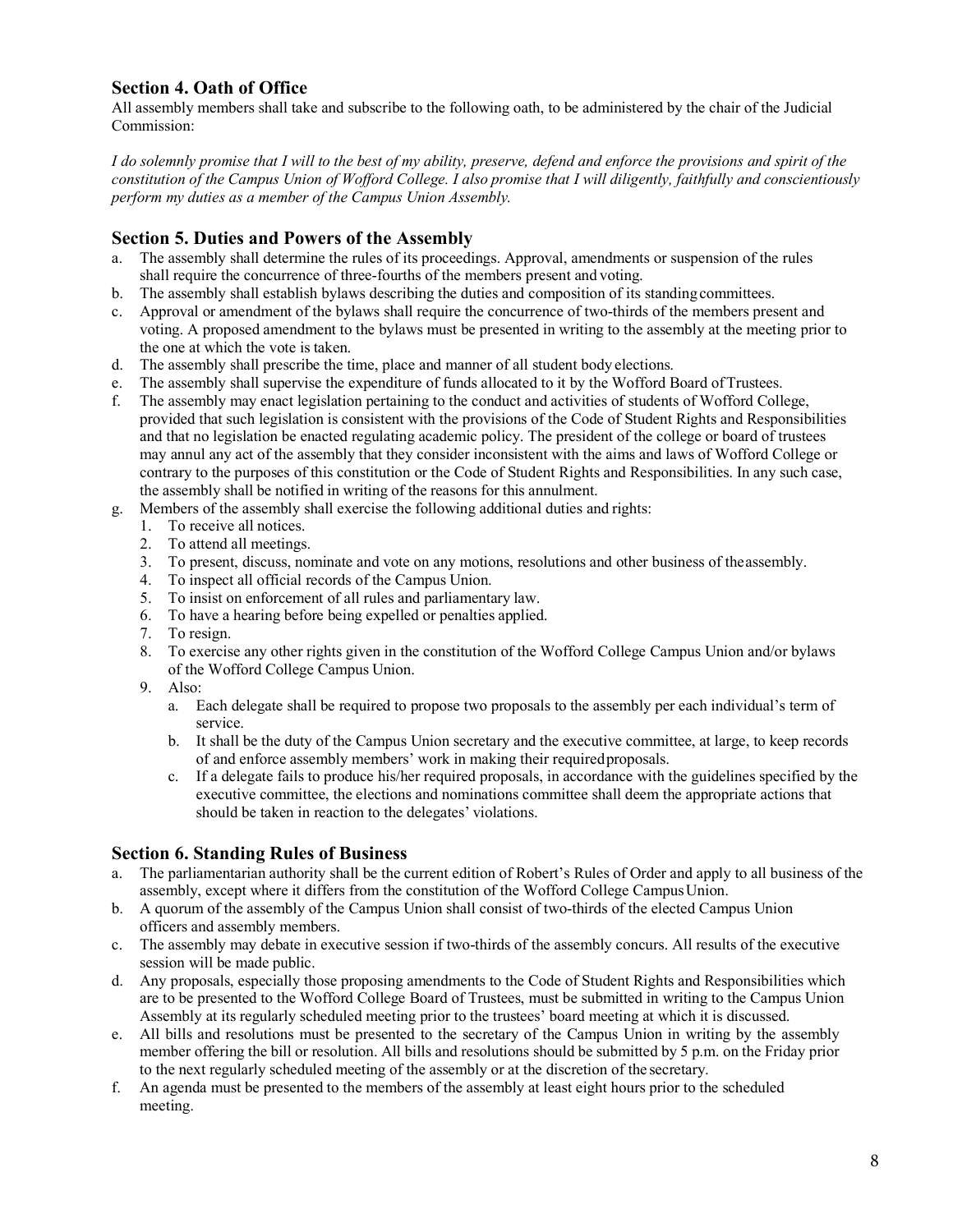- g. Any business not stated on the agenda shall be deferred until the following meeting.
- h. The minutes of all assembly meetings shall include announcements of the president in full, bills and resolutions, a record of all votes and a brief statement concerning each petition, memorial or paper presented to the assembly.

#### **Section 7. Attendance Policy**

- a. Members of the Campus Union Assembly who have missed three or more unexcused Campus Union Assembly meetings will automatically be removed from their seats upon a case review by the elections and nominations committee and be ineligible for re-election to the general assembly or officer position.
- b. An accumulation of three tardies and/or early departures will constitute one absence, as deemed excusable by item e.
- c. Members of the Campus Union Assembly who miss five or more excused Campus Union Assembly meetings automatically will be removed from their seats upon a case review by the elections and nominations committee and ineligible for reelection to the general assembly or officer position.
- d. A written excuse concerning the nature of the absence, tardy or early departure must be submitted to the secretary of the Campus Union by 5 p.m. on the Friday prior to the missed meeting, or it will be counted as unexcused. The excuse may be mailed through the Campus Post Office or forwarded electronically. The excuse must contain the delegate's name, date and the nature of the absence. Last-minute emergencies will be excused with a phone call or email to the secretary, if made prior to the meeting.
- e. Absences merit excuse if they are for academic, official college business, religious, medical or other emergency reasons that the secretary deems appropriate.
- f. Absences, tardies and early departures incurred in one semester will carry over into the followingsemester.
- g. All assembly members shall receive notice of attendance status from the secretary during the week immediately following spring break, during the second week of the fall semester and during the week of the end of the fall midsemester grading period.
- h. Roll will be taken at all functions that are deemed mandatory by the Campus Union Assembly's majority vote.

#### **Section 8. General Fund Allocation Policy**

- a. To obtain money from the Campus Union, the financial affairs chair should receive written notification of the request to receive an allocation of money at least three weeks prior to the date the money isneeded.
- b. A proposal shall be presented to the Financial Affairs Committee at its next regularly scheduled meeting. The proposal must include the specific amount of money requested, the reason for the request and the date the money is needed. The Financial Affairs Committee will vote on whether to approve the proposal.
- c. If the proposal is passed through the Financial Affairs Committee, the chair then will make a recommendation before the entire Campus Union Assembly that the allocation of the said money be approved. Pending a majority vote by the assembly, the requested money will be allocated accordingly.
- d. The Financial Affairs Committee and the Campus Union Assembly shall consider each proposal to allocate money from its general fund individually. The assembly shall determine the amount of money to be allocated on the basis of its current financial position and the remaining guidelines below, with consideration given to the recommendation of the Financial Affairs Committee.
- e. Money from the general fund that is budgeted for proposals shall be allocated only for items or activities that provide a direct or indirect benefit to members of the Wofford College community, including chartered organizations of Wofford College.
- f. In order that allocations be made as the occasion arises, the Campus Union treasurer, without assembly approval, may disburse up to, but no more than, \$50 at any one time, provided that the assembly is informed of the allocation and that the allocation complies with the above items d and e.
- g. The Campus Union Financial Affairs Committee must be notified of all attempts to withdraw money from the general fund so that they may be approved or denied by the committee.
- h. The Campus Union Financial Affairs Committee shall seek the advice of the dean of students about any questionable general fund allocation procedure.

# **Article III. The Officers of the Campus Union**

#### **Section 1. Officers**

The officers of the Campus Union shall be president, vice president, secretary and treasurer.

#### **Section 2. Election of Officers**

a. Any student enrolled and present at Wofford College who previously has not been impeached, recalled or asked to resign from the assembly or an office thereof, shall be eligible for election to an office of the Campus Union.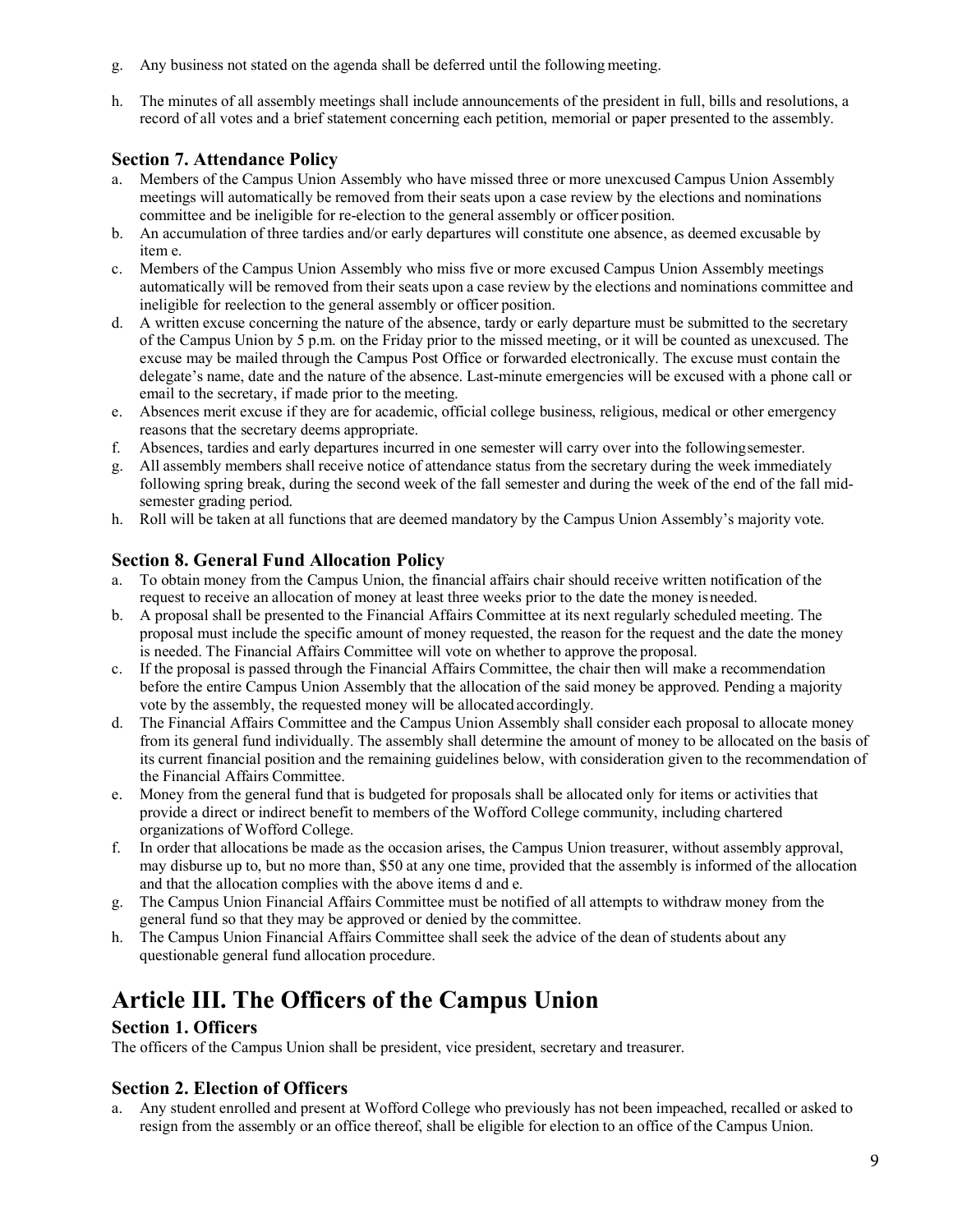- b. Officers shall be chosen at an election to be held four academic weeks preceding the final week of classes. They shall serve for a term of one year. No more than one candidate shall be eligible to run for a single officer position.
- c. Election shall be by majority vote. In the event that no candidate receives a majority of the votes cast, a runoff election shall be held on the school day following the general election between the two candidates receiving the highest number of votes.
- d. Any vacancy in an office occurring before the end of the mid-semester grading period of the fall shall be filled by a special election to be held within two weeks of the assembly meeting at which the vacancy is declared.
- e. A student who is not presently serving any sanctions imposed by a judicial body is said to be in good standing with Wofford College.

#### **Section 3. Oath of Office**

All officers shall take and subscribe to the following oath to be administered by the chair of the Judicial Commission:

*I do solemnly promise that I will, to the best of my ability, preserve, defend and enforce the provisions and spirit of the constitution of the Campus Union of Wofford College. I also promise that I will diligently, faithfully and conscientiously perform my duties as an officer of the Campus Union.*

#### **Section 4. Duties of the Officers**

- a. The president of the Campus Union shall be the presiding officer of the assembly, shall be an ex officio member of all committees of the Campus Union, shall make appointments to ad hoc committees and shall represent the student body at meetings of the Wofford Board of Trustees and of the student life committee of the board of trustees.
- b. The vice president of the Campus Union shall assume the duties of the president in the event of his/her absence or incapacity, shall be an ex officio member of all committees of the assembly, shall meet with the president and shall represent the student body at meetings of the student life committee of the board oftrustees.
- c. The secretary of the Campus Union shall keep the minutes of all assembly meetings, shall publish and maintain a record of the acts and resolutions of the assembly and shall represent the student body at meetings of the education committee of the board of trustees.
- d. The treasurer of the Campus Union shall audit and maintain the budgetary records of the assembly, shall make monthly financial reports to the assembly and shall represent the student body at meetings of the finance committee of the board of trustees.

## **Article IV. Impeachment and Recall**

#### **Section 1. Impeachment**

Any officer or assembly member may be impeached upon petition by eight assembly members. Evidence of incompetence, corruption or gross neglect of duty in the work of the assembly, or of its committees, shall constitute grounds for impeachment. The assembly shall have the sole power to try impeachments and the chair of the Judicial Commission shall preside at the proceedings. Conviction shall require the concurrence of three-fourths of those present and voting. Any person so convicted shall be removed from office and may not be a candidate for election to the assembly or to an office of the Campus Union.

#### **Section 2. Presidential Veto**

The president of the Campus Union Assembly shall have the power to veto a proposal. The president must veto within seven days. The assembly may override the veto with a two-thirds majority vote.

#### **Section 3. Recall**

Upon petition to recall an officer, other assembly member or judicial commissioner by at least one-tenth of the members of the constituency from which the official was elected, the question of recall shall be referred to that constituency. Any person so recalled by the constituency shall be removed from office and may not be a candidate for election to the assembly, to an office of the assembly or to the Judicial Commission.

### **Article V. Referenda**

If the president of the Campus Union or a majority of the assembly so directs, or upon petition by at least one-tenth of the student body, a proposal previously enacted shall be referred to the student body. A majority of those voting is necessary to nullify it.